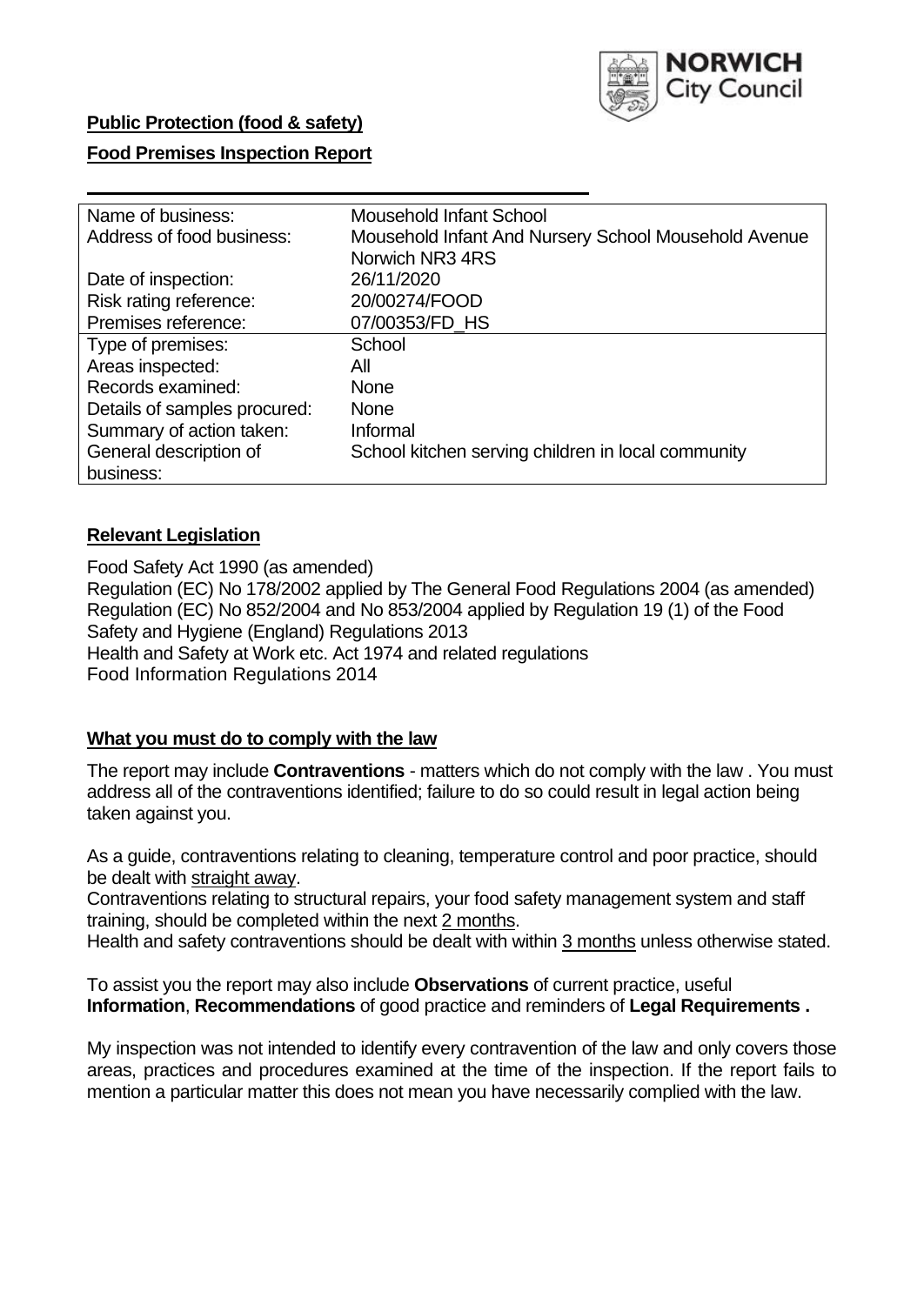# **FOOD SAFETY**

### **How we calculate your Food Hygiene Rating:**

 The food safety section has been divided into the three areas which you are scored against for the hygiene rating: 1. food hygiene and safety procedures, 2. structural requirements and 3. confidence in management/control procedures. Each section begins with a summary of what was observed and the score you have been given. Details of how these scores combine to produce your overall food hygiene rating are shown in the table.

| <b>Compliance Area</b>                     |          |    |           | <b>You Score</b> |           |    |           |    |                |  |  |
|--------------------------------------------|----------|----|-----------|------------------|-----------|----|-----------|----|----------------|--|--|
| <b>Food Hygiene and Safety</b>             |          |    | 0         | 5.               | 10        | 15 | 20        | 25 |                |  |  |
| <b>Structure and Cleaning</b>              |          |    | $\Omega$  | 5                | 10        | 15 | 20        | 25 |                |  |  |
| Confidence in management & control systems |          |    | $\bf{0}$  | 5                | 10        | 15 | 20        | 30 |                |  |  |
|                                            |          |    |           |                  |           |    |           |    |                |  |  |
| <b>Your Total score</b>                    | $0 - 15$ | 20 | $25 - 30$ |                  | $35 - 40$ |    | $45 - 50$ |    | > 50           |  |  |
| <b>Your Worst score</b>                    | 5        | 10 | 10        |                  | 15        |    | 20        |    | $\blacksquare$ |  |  |
|                                            |          |    |           |                  |           |    |           |    |                |  |  |
| <b>Your Rating is</b>                      | 5        | 4. | 3         |                  | 2         |    |           |    | $\overline{0}$ |  |  |

Your Food Hygiene Rating is 5 - a very good standard



## **1. Food Hygiene and Safety**

 requirements. You have safe food handling practices and procedures and all the Food Hygiene standards are excellent. You demonstrated full compliance with legal necessary control measures to prevent cross-contamination are in place. **(Score 0)** 

## Hand-washing

**Observation** I was pleased to see hand washing was well managed.

## Personal Hygiene

**Observation** I was pleased to see that standards of personal hygiene were high.

#### Temperature Control

**Observation** I was pleased to see you were able to limit bacterial growth and/or survival by applying appropriate temperature controls at points critical to food safety and that you were monitoring temperatures.

## **2. Structure and Cleaning**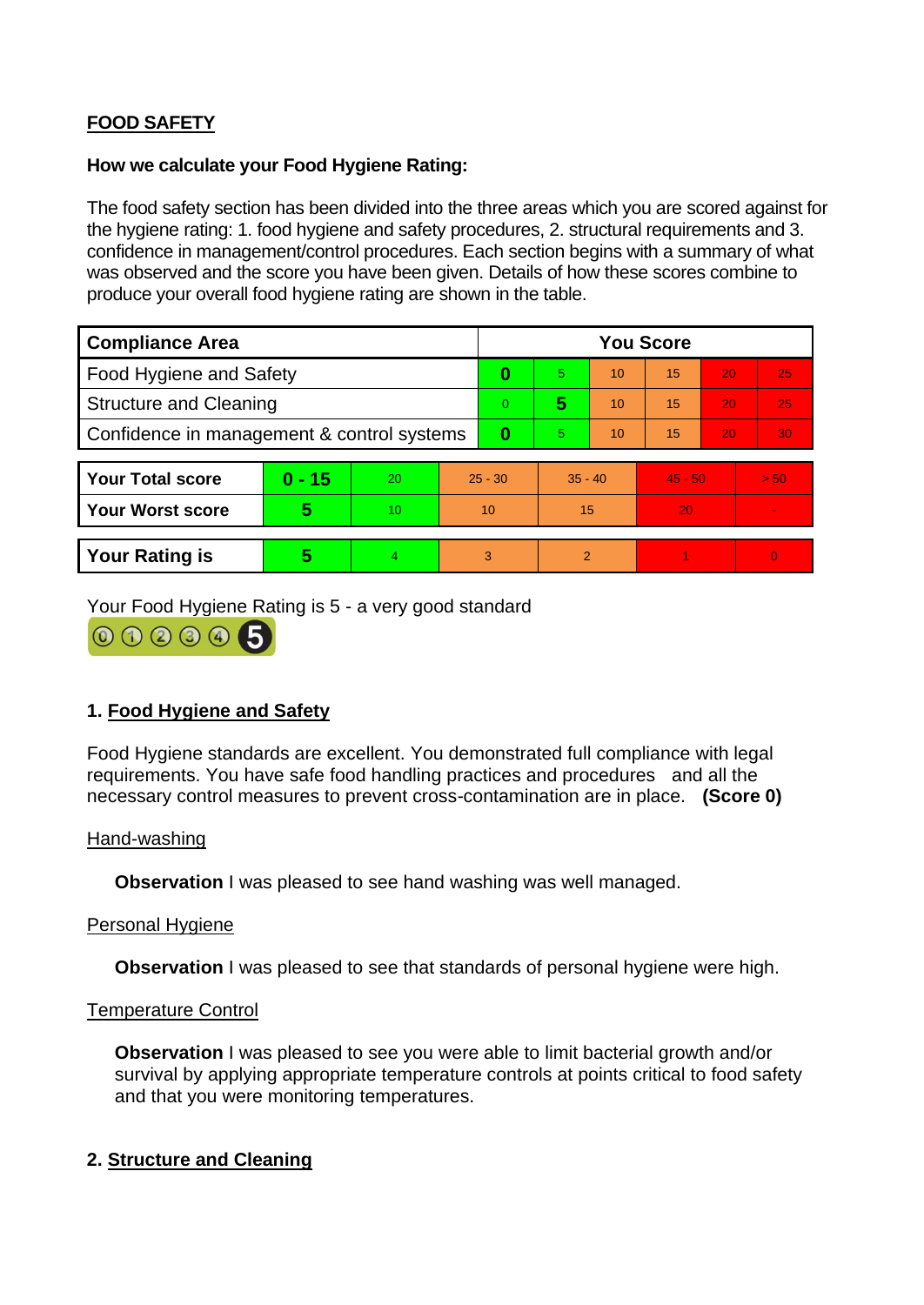The structure facilities and standard of cleaning and maintenance are all of a good standard and only minor repairs and/or improvements are required. Pest control and waste disposal provisions are adequate. The minor contraventions require your attention. **(Score 5)** 

## Cleaning of Structure

 **Contravention** The following items could not be effectively cleaned and must be covered or made non-absorbent:

- build up of lime scale on metal racking underneath washing up sinks
- build up of lime scale on floor tiles

## Cleaning of Equipment and Food Contact Surfaces

 **Observation** You had dedicated equipment for the preparation of raw and ready-to-eat foods.

## Cleaning Chemicals / Materials / Equipment and Methods

**Observation** I was pleased to see that the premises was kept clean and that your cleaning materials, methods and equipment were able to minimise the spread of harmful bacteria between surfaces.

### Maintenance

**Contravention** The following had not been suitably maintained and must be repaired or replaced:

- worn and / or peeling paint
- chipped/ dented door architrave

## Pest Control

**Observation** I was pleased to see that the premises was proofed against the entry of pests and that pest control procedures were in place.

## **3. Confidence in Management**

 appropriate and being maintained. All your staff are suitably supervised and trained. You A food safety management system is in place and you comply fully with the law. Hazards to food are understood properly controlled managed and reviewed. Your records are have a very good track record. **(Score 0)** 

## Type of Food Safety Management System Required

 demonstrate effective control over food spoilage organisms. **Observation** You were date labelling perishable foods appropriately and could